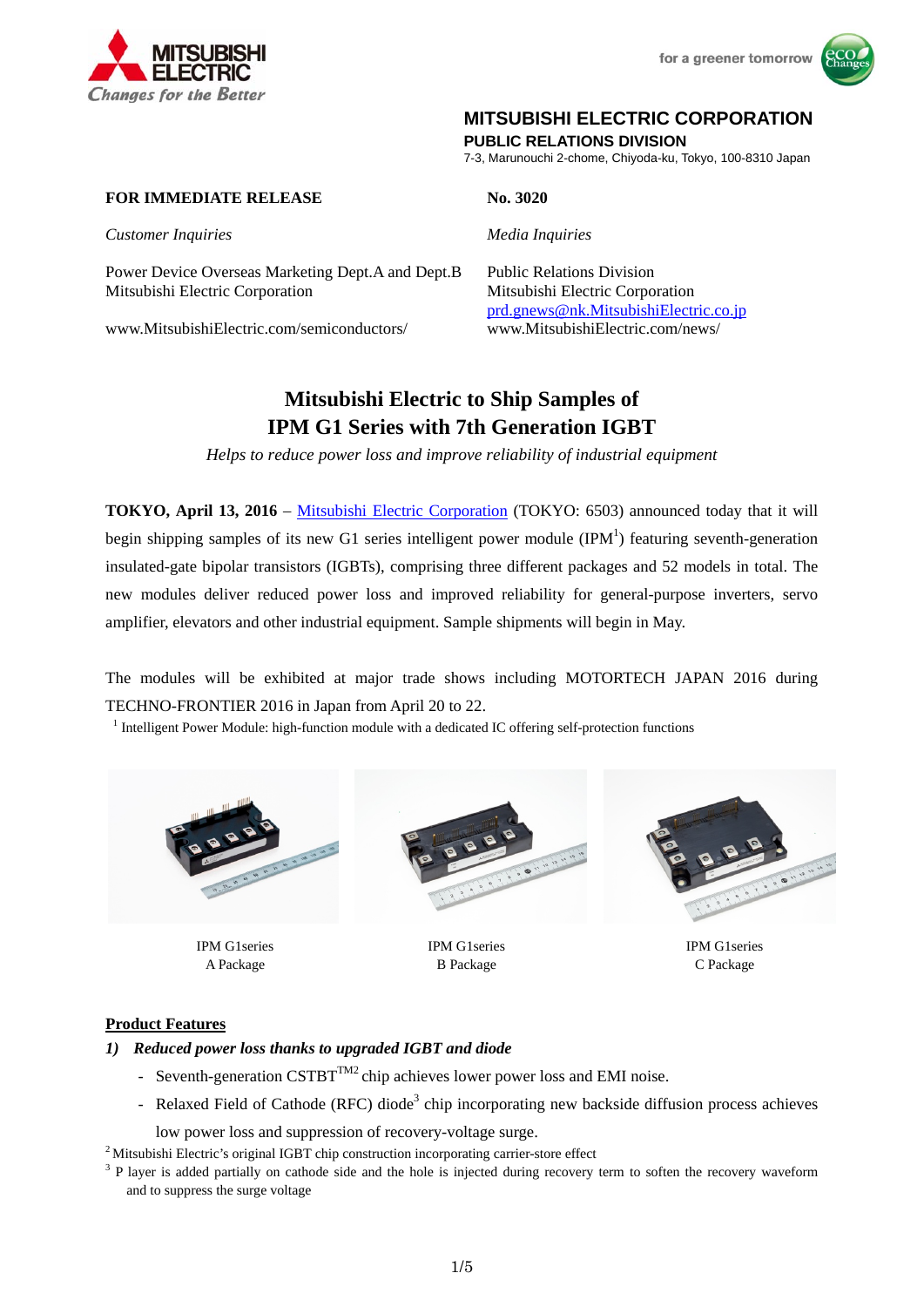#### *2) New package technology downsizes industrial equipment and improves its reliability*

- New compact packaging achieved by optimizing the main terminal shape realizes approximately 30 percent reduction in package size compared to the previous product<sup>4</sup>, thereby contributing to the provision of compact, lightweight inverters.
- Integration of insulation and copper base in the substrate helps to increase thermal cycle life<sup>5</sup>, leading to more reliable equipment performance.

4 Comparing IPM G1 series PM200CG1C065 with IPM L1 series CM200CL1A060

 $<sup>5</sup>$  The life proven in stress tests of relatively long-term temperature cycling between two case temperatures</sup>

#### *3) Two new functions eases design in customers' development processes*

- Easily spot the cause of errors through adoption of a new error mode identification process<sup>6</sup>.
- Improved trade-off between energy losses and noise by adopting new automatic two phase switching speed change function.

6 Three error mode cause isolation function: Over Temperature Protection (OT), Supply Under Voltage-lock Protection (UV), Short-Circuit Protection (SC)

|                  | Voltage |                       |         | Shipment       |  |
|------------------|---------|-----------------------|---------|----------------|--|
| Package          | Rating  | <b>Current Rating</b> | Circuit |                |  |
| A Package        | 650V    | 50,75,100A            | 6in1    | May 2016       |  |
|                  |         | 50,75A                | 7in1    |                |  |
|                  | 1200V   | 25,50A                | 6in1    |                |  |
|                  |         | 25A                   | 7in1    |                |  |
| <b>B</b> Package | 650V    | 50,75,100,150A        |         | June 2016      |  |
|                  |         | 200A                  | 6in1    | October 2016   |  |
|                  |         | 50,75,100,150A        | 7in1    | June 2016      |  |
|                  | 1200V   | 25,50,75A             | 6in1    | June 2016      |  |
|                  |         | 100A                  |         | October 2016   |  |
|                  |         | 25,50,75A             | 7in1    | June 2016      |  |
| C Package        | 650V    | 200A                  | 6in1    | October 2016   |  |
|                  |         | 300,450A              |         | September 2016 |  |
|                  |         | 200A                  | 7in1    | October 2016   |  |
|                  |         | 300A                  |         |                |  |
|                  | 1200V   | 100,150A              | 6in1    | September 2016 |  |
|                  |         | 200A                  |         | October 2016   |  |
|                  |         | 100,150A              | 7in1    | September 2016 |  |

#### **Sample Shipments**

#### **Sample Shipment Targets**

Variable frequency inverters are being increasingly used in a wide range of motor control systems to deliver enhanced energy efficiency. In the output stage of these inverters, IPMs are commonly used for switching electric currents at high speeds. There is growing demand for IPMs offering low power loss, high output and small package sizes.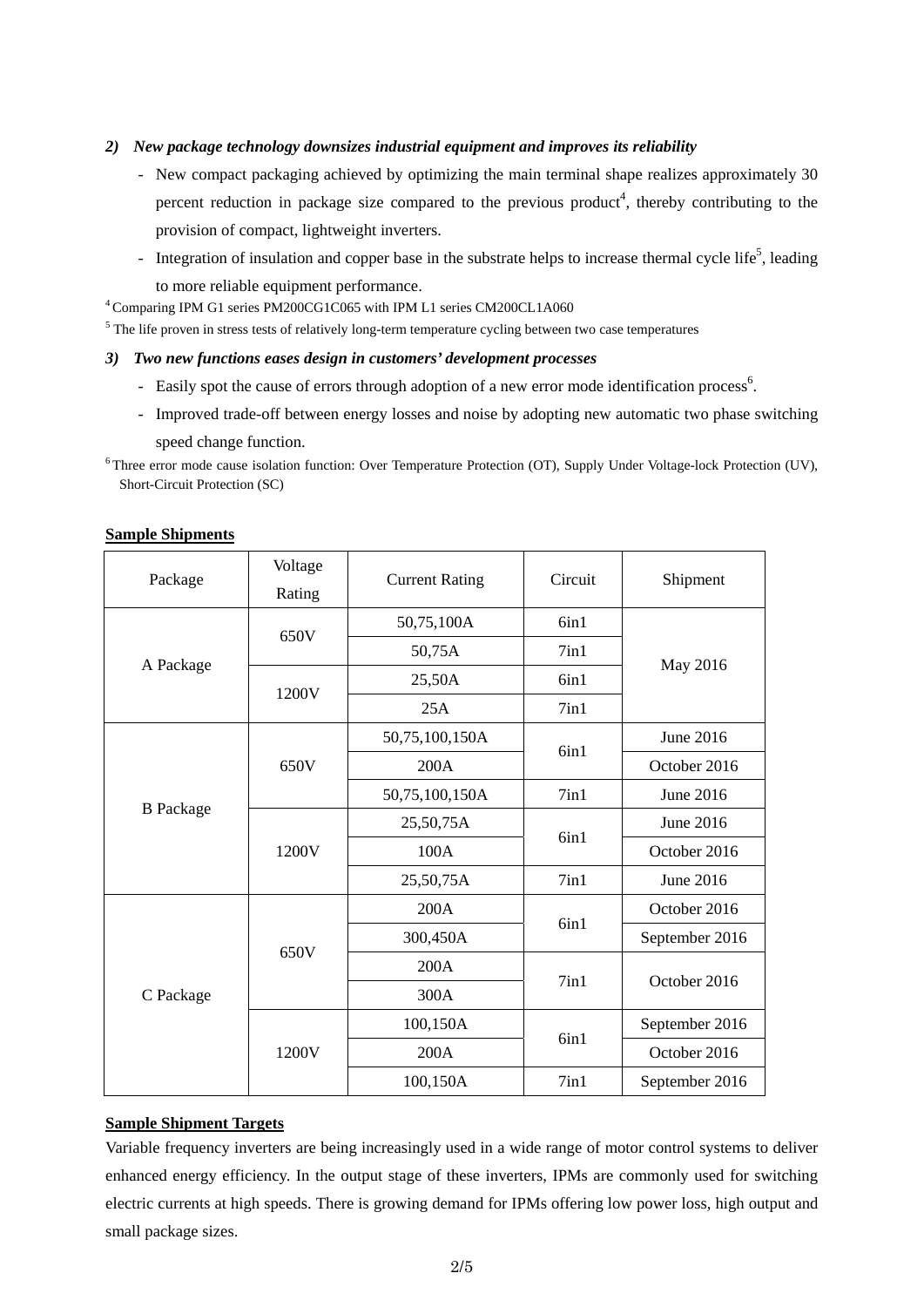# **Other Features**

## *1) PC-TIM module (optional)*

- This module, which uses  $PC-TIM<sup>7</sup>$  of optimized thickness, eliminates the need for thermal grease.

<sup>7</sup> Phase Change Thermal Interface Material: high thermal conductivity grease, which becomes solid at room temperature and then softer as the temperature rises

### *2) Flexible layout and shape of main terminal (A Package)*

- For the 6in1 circuit module, users can select between straight or L-shape main terminal layout and between screw or solder pin shape; for the 7in1 circuit they can select between screw or solder pin shape main terminal layout.

#### **Main Specifications**

| Package   | Main Terminal                          | Model          | Voltage | Current | Circuit | Package Size     |
|-----------|----------------------------------------|----------------|---------|---------|---------|------------------|
|           | Layout                                 |                | Rating  | Rating  |         | $W\times D$ (mm) |
|           | Straight<br>Layout<br>Soldering<br>Pin | PM50CG1AP065   | 650V    | 50A     | 6in1    |                  |
|           |                                        | PM75CG1AP065   |         | 75A     |         |                  |
|           |                                        | PM100CG1AP065  |         | 100A    |         |                  |
|           |                                        | PM50RG1AP065   |         | 50A     | 7in1    |                  |
|           |                                        | PM75RG1AP065   |         | 75A     |         |                  |
|           |                                        | PM25CG1AP120   | 1200V   | 25A     | 6in1    |                  |
|           |                                        | PM50CG1AP120   |         | 50A     |         |                  |
|           |                                        | PM25RG1AP120   |         | 25A     | 7in1    |                  |
|           |                                        | PM50CG1A065    |         | 50A     | 6in1    | $50 \times 90$   |
| A Package | Straight<br>Layout<br>Screw            | PM75CG1A065    | 650V    | 75A     |         |                  |
|           |                                        | PM100CG1A065   |         | 100A    |         |                  |
|           |                                        | PM50RG1A065    |         | 50A     | 7in1    |                  |
|           |                                        | PM75RG1A065    |         | 75A     |         |                  |
|           |                                        | PM25CG1A120    | 1200V   | 25A     | 6in1    |                  |
|           |                                        | PM50CG1A120    |         | 50A     |         |                  |
|           |                                        | PM25RG1A120    |         | 25A     | 7in1    |                  |
|           | L-shaped<br>Layout                     | PM50CG1APL065  | 650V    | 50A     | 6in1    |                  |
|           |                                        | PM75CG1APL065  |         | 75A     |         |                  |
|           |                                        | PM100CG1APL065 |         | 100A    |         |                  |
|           | Soldering<br>Pin                       | PM25CG1APL120  | 1200V   | 25A     |         |                  |
|           |                                        | PM50CG1APL120  |         | 50A     |         |                  |
|           | L-shaped<br>Layout                     | PM50CG1AL065   | 650V    | 50A     | 6in1    |                  |
|           |                                        | PM75CG1AL065   |         | 75A     |         |                  |
|           |                                        | PM100CG1AL065  |         | 100A    |         |                  |
|           | Screw                                  | PM25CG1AL120   | 1200V   | 25A     |         |                  |
|           |                                        | PM50CG1AL120   |         | 50A     |         |                  |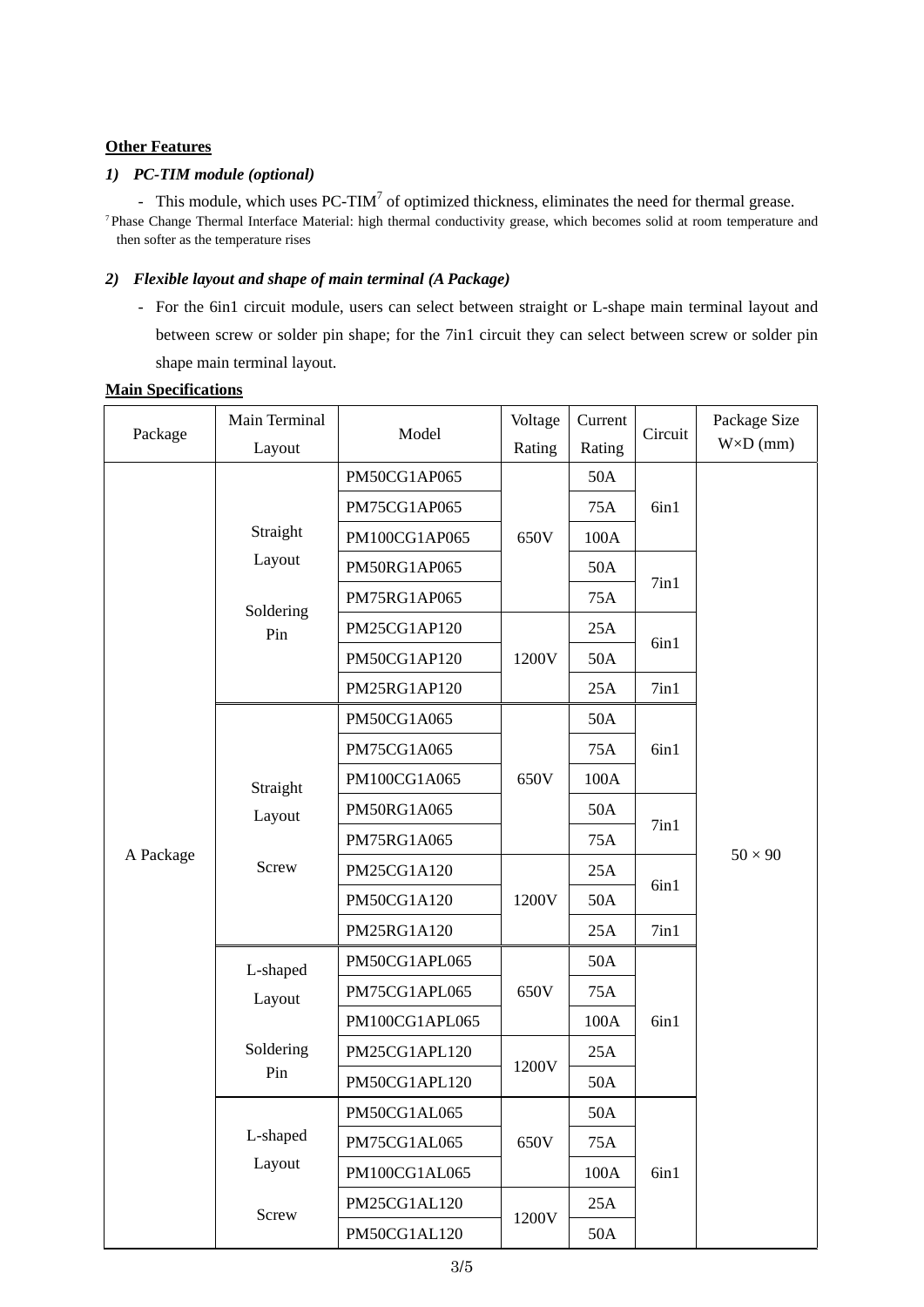| Package          | Main Terminal |              | Voltage | Current | Circuit            | Package Size     |
|------------------|---------------|--------------|---------|---------|--------------------|------------------|
|                  | Layout        | Model        | Rating  | Rating  |                    | $W\times D$ (mm) |
|                  |               | PM50CG1B065  |         | 50A     |                    |                  |
|                  |               | PM75CG1B065  |         | 75A     |                    |                  |
|                  |               | PM100CG1B065 |         | 100A    | 6in1               |                  |
|                  |               | PM150CG1B065 |         | 150A    |                    |                  |
|                  |               | PM200CG1B065 | 650V    | 200A    |                    |                  |
|                  |               | PM50RG1B065  |         | 50A     |                    |                  |
| <b>B</b> Package | L-shaped      | PM75RG1B065  |         | 75A     | 7in1               | $55 \times 120$  |
|                  | Layout        | PM100RG1B065 |         | 100A    |                    |                  |
|                  |               | PM150RG1B065 |         | 150A    |                    |                  |
|                  | Screw         | PM25CG1B120  |         | 25A     |                    |                  |
|                  |               | PM50CG1B120  |         | 50A     | 6in1               |                  |
|                  |               | PM75CG1B120  |         | 75A     |                    |                  |
|                  |               | PM100CG1B120 | 1200V   | 100A    |                    |                  |
|                  |               | PM25RG1B120  |         | 25A     |                    |                  |
|                  |               | PM50RG1B120  |         | 50A     | 7in1               |                  |
|                  |               | PM75RG1B120  |         | 75A     |                    |                  |
| C Package        |               | PM200CG1C065 |         | 200A    |                    |                  |
|                  |               | PM300CG1C065 |         | 300A    | 6in1               |                  |
|                  |               | PM450CG1C065 | 650V    | 450A    |                    |                  |
|                  | L-shaped      | PM200RG1C065 |         | 200A    | 7in1               |                  |
|                  | Layout        | PM300RG1C065 |         | 300A    |                    | $85 \times 120$  |
|                  |               | PM100CG1C120 |         | 100A    |                    |                  |
|                  | <b>Screw</b>  | PM150CG1C120 |         | 150A    | 6in1<br>$7$ in $1$ |                  |
|                  |               | PM200CG1C120 | 1200V   | 200A    |                    |                  |
|                  |               | PM100RG1C120 |         | 100A    |                    |                  |
|                  |               | PM150RG1C120 |         | 150A    |                    |                  |

# **Environmental Awareness**

The products mentioned in this release are compliant with the Restriction of the Use of Certain Hazardous Substances in Electrical and Electronic Equipment (RoHS) directive 2011/65/EU.

###